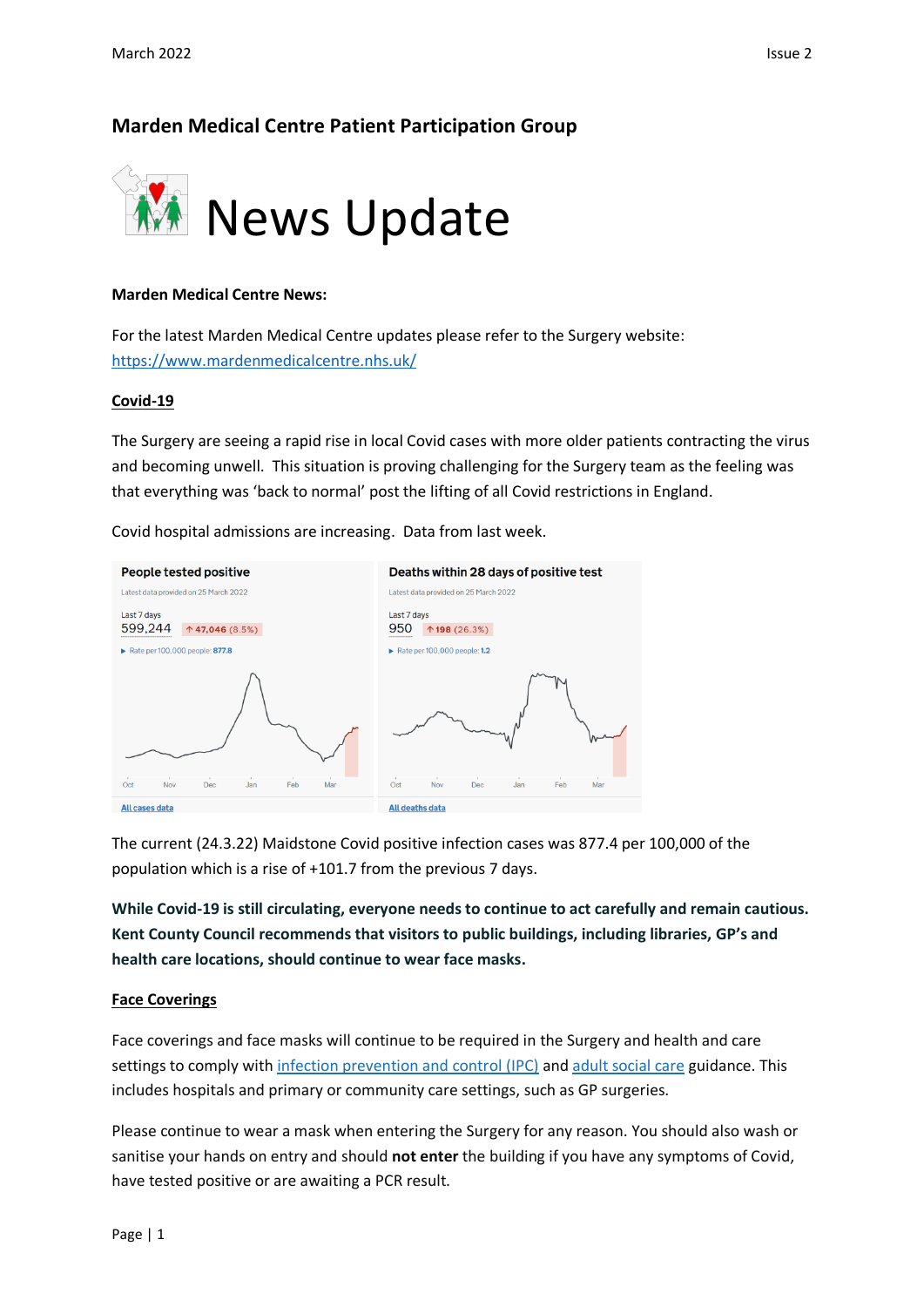# **SAWW Ukraine Fund Raising Campaign**

The team from Marden Medical Centre joined by family and friends, are raising funds for Safe Anesthesia Worldwide (SAWW) Ukraine Appeal. SAWW is a Marden based charity which provides anesthetic equipment to deprived areas of the world. It uses special machines that can work in remote locations. We are raising funds to help purchase a portable anesthetic machine costing £3320 to be sent to the Ukraine. One machine and other lifesaving equipment has already been sent by the charity.

The team will be aiming to virtually walk, run, cycle and swim from Marden to Kyiv and back in 4 weeks, a distance of 2842 miles. **As of 24th March, the team are 65% towards their goal with £2,172 donated.**

If you wish to support us and donate, please go to our Just Giving page:

[www.justgiving.com/Julie-Morgan20](https://trk.justgiving.com/f/a/4ZJw0CdCBRlECwGLUBw6FQ~~/AAME8QA~/RgRkDOMQP0T0aHR0cHM6Ly93d3cuanVzdGdpdmluZy5jb20vZnVuZHJhaXNpbmcvSnVsaWUtTW9yZ2FuMjA_dXRtX2NhbXBhaWduPWxjX2ZycF9zaGFyZV90cmFuc2FjdGlvbl90cmFuc2FjdGlvbmFsXy0tX3BhZ2VfbGF1bmNoZWRfLS1fY2hhcml0eSZ1dG1fY29udGVudD1iZDQyOTY4ZC02ZjJlLTRkZDktOGE4Yy0yNmY3M2ZhNTkyM2UmdXRtX21lZGl1bT1lbWFpbCZ1dG1fc291cmNlPXBvc3RvZmZpY2UmdXRtX3Rlcm09MTY0Njk0Mzc1OTUzM1cDc3BjQgpiJxBeKmLYcx7DUhlqdWxpZW1vcmdhbjI2MDFAZ21haWwuY29tWAQAAAAD)

Or please use the collecting bucket or sponsorship forms in the Marden Medical Centre reception. To see more about the work of SAWW please go to: <https://safe4all.org.uk/>

## **Other News:**

### **Covid Spring Booster Campaign**

People who are eligible for the spring Covid-19 booster have started to receive invitations to be vaccinated from the NHS. Booking is either by invitation, calling 119 or via the National Booking site, for eligible patients. **Spring boosters will not be offered at the Surgery or at Surgeries in the Weald PCN.**

The spring booster will provide additional protection for those most at risk from experiencing severe symptoms from the virus. The spring booster will be offered to:

- adults aged 75 years and over
- residents in care homes for older adults
- individuals aged 12 years and over who have a weakened immune system.

Covid-19 is more serious in those who are older and with weakened immune systems. Protection from the virus may be lower and decline more quickly in these people so it's important they have this booster. See https://www.kentandmedwayccg.nhs.uk/news-and-events/news/covid-19-springboosters-start-kent-and-medway